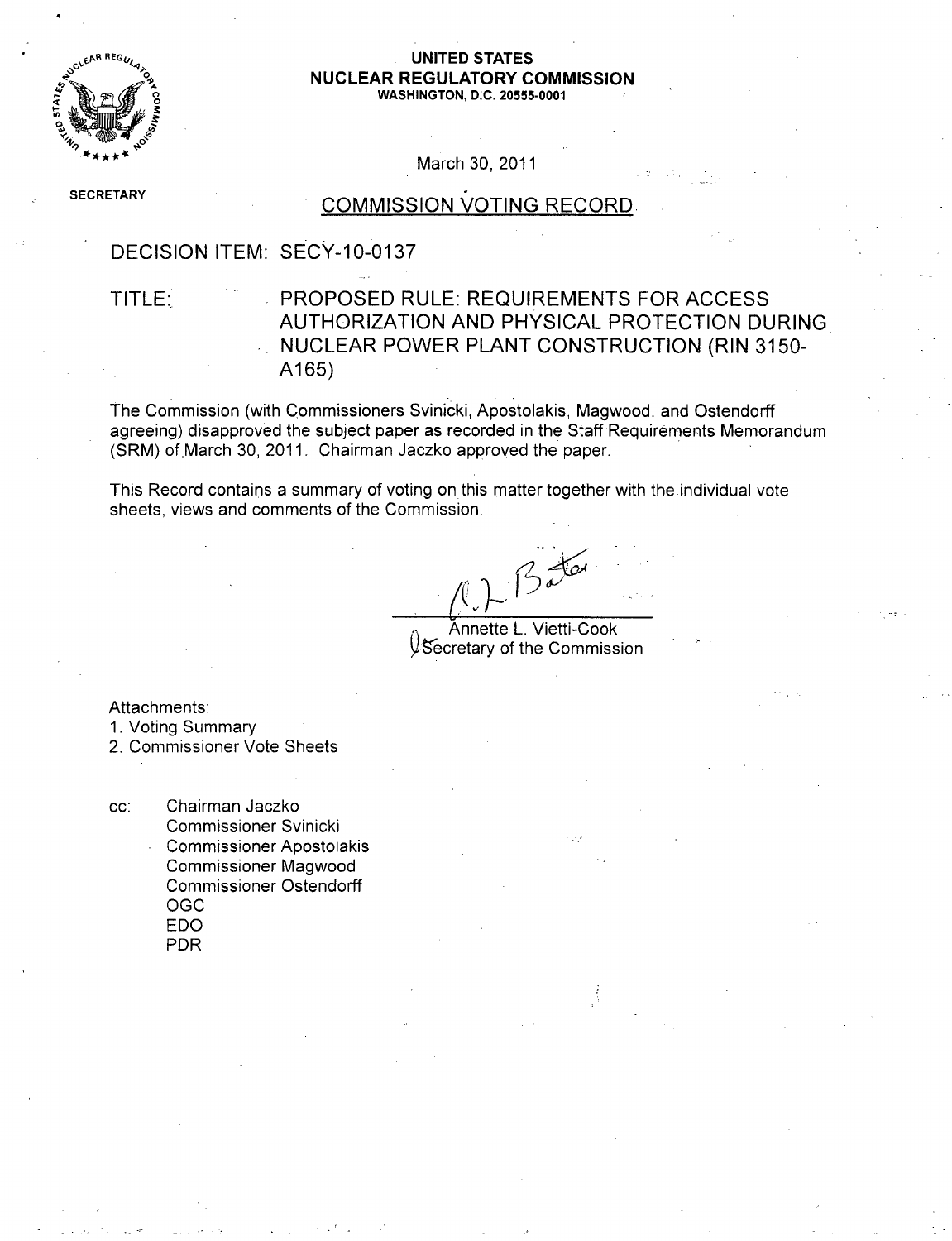### VOTING SUMMARY - SECY-10-0137

#### **.** RECORDED VOTES **NOT** APRVD DISAPRVD ABSTAIN PARTICIP. COMMENTS DATE CHRM. JACZKO X COMR. SVINICKI COMR. APOSTOLAKIS COMR. MAGWOOD COMR. OSTENDORFF **x x x x** X 11/22/10 X 3/7/11 X 3/11/11 X 3/1/11 X 3/4/11

### COMMENT RESOLUTION

In their vote sheets, Commissioners Svinicki, Apostolakis, Magwood, and Ostendorff -disapproved the staffs recommendation and provided some additional comments. Chairman Jaczko approved the paper. Subsequently, the comments of the Commission were incorporated into the guidance to staff as reflected in the SRM issued on March 30, 2011.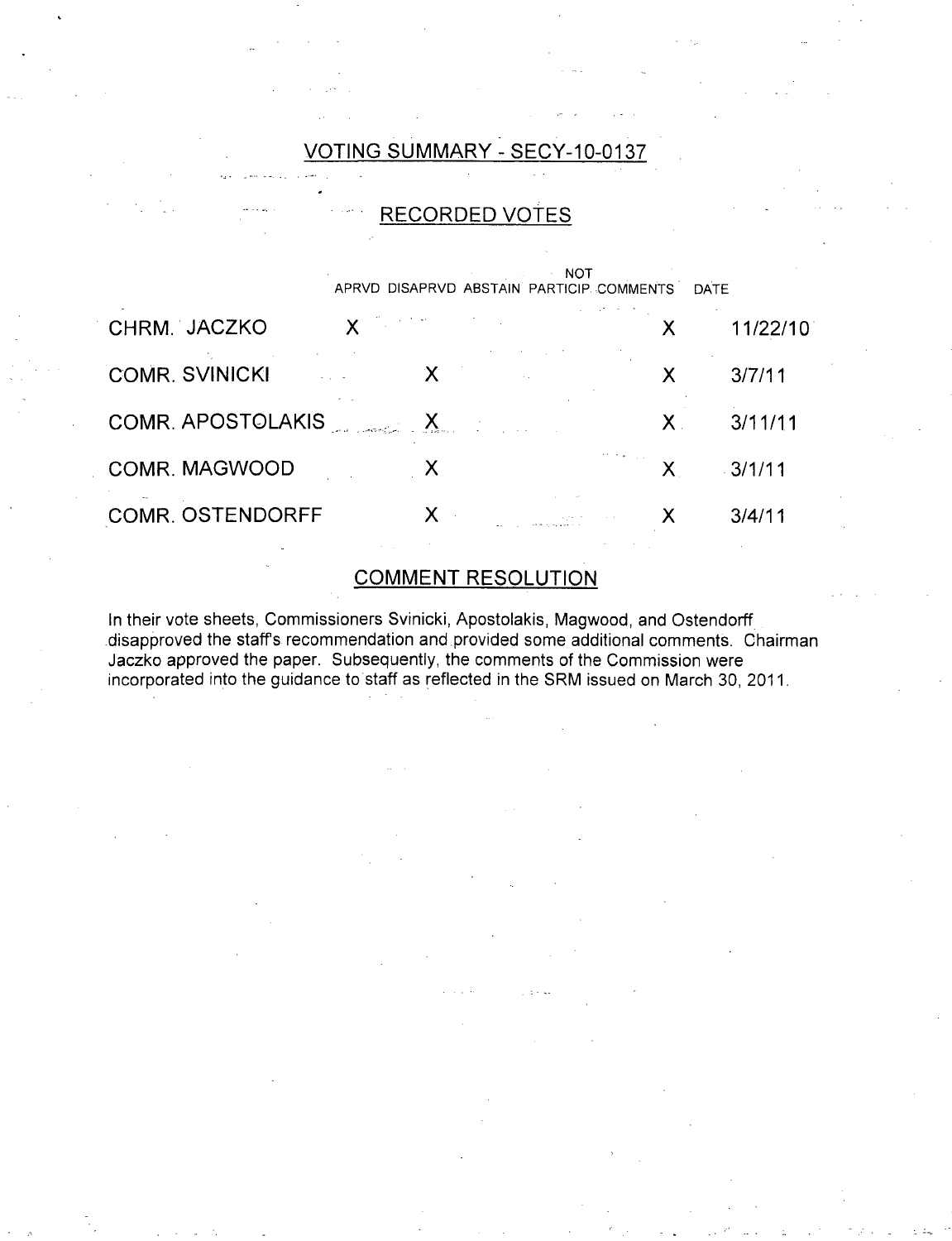# RESPONSE SHEET

| TO: Service Countries    | <b>Annette Vietti-Cook, Secretary</b>                                                                                                                               |  |  |  |
|--------------------------|---------------------------------------------------------------------------------------------------------------------------------------------------------------------|--|--|--|
| <b>FROM:</b>             | Chairman Gregory B. Jaczko                                                                                                                                          |  |  |  |
| <b>SUBJECT:</b>          | SECY-10-0137 - PROPOSED RULE: REQUIREMENTS<br>FOR ACCESS AUTHORIZATION AND PHYSICAL<br>PROTECTION DURING NUCLEAR POWER PLANT<br><b>CONSTRUCTION (RIN 3150-A165)</b> |  |  |  |
| $Approved$ $X$           | Disapproved Abstain                                                                                                                                                 |  |  |  |
| <b>Not Participating</b> |                                                                                                                                                                     |  |  |  |
| <b>COMMENTS:</b>         | <b>Attached X None</b><br><b>Below</b>                                                                                                                              |  |  |  |

 $\begin{array}{c|c}\n\hline\n\text{SIGNATURE}\n\end{array}$  $\widehat{\mathcal{W}}$  $^{7}$ 22

DATE

Entered on "STARS" Yes  $X$  No  $Y$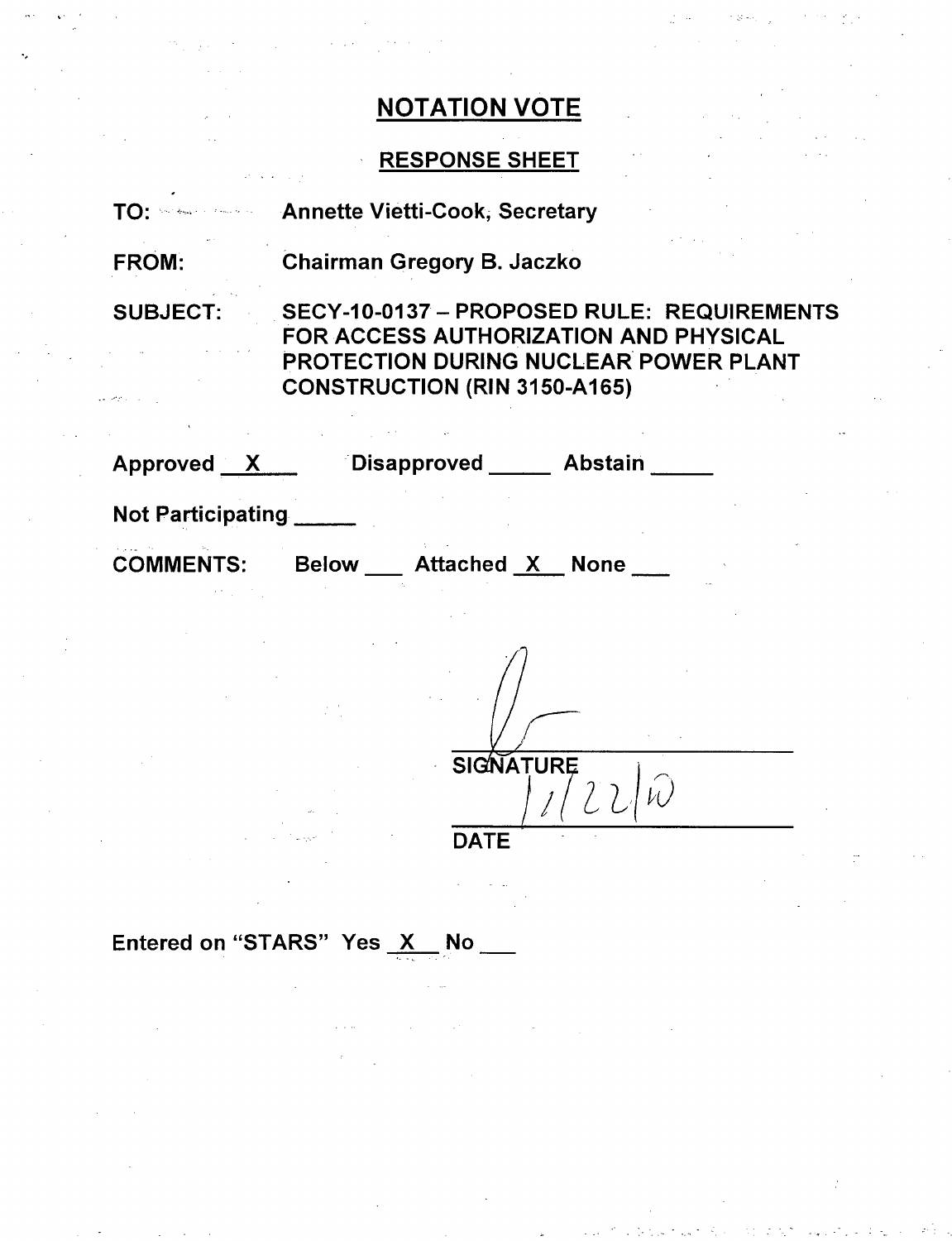Chairman Jaczko's Comments on **SECY-10-0137** Proposed Rule: Requirements for Access Authorization and Physical Protection during Nuclear Power Plant Construction

The staff has provided the Commission a clear and well developed proposed rulemaking package describing the potential new requirements for access authorization and physical protection during construction of new nuclear power plants. Ensuring that plants are securely and safely constructed is fundamental to ultimately ensuring they are safe to operate. This proposed rulemaking will provide the proper regulatory framework to ensure adequate protection of the public health and safety, promote the common defense and security, and protect the environment. As directed by the Commission in the SRM for SECY-07-0211 dated January 23, 2008, the proposed rulemaking has asked for public comments specifically related to fingerprinting of construction personnel which I continue to strongly support as necessary. As I explained in my vote in 2007, fingerprinting is essential in the determination of an individual's true identity. I look forward to hearing from stakeholders on this and other aspects of the proposed rule.

I approve the'publication of the proposed rulemaking in the Federal Register. Prior to its publication, the staff should ensure that the proposed access authorization requirements for new construction are reflective of the recent staff responses to the Office of the Inspector General audit of the NRC's Oversight of the Access Authorization Program for Nuclear Power Plants as reflected in the memorandum from Martin J. Virgilio, DEDO to Stephen D. Dingbaum, AIG, dated October 20, 2010. The staff should also review Section J, Reporting of Detected Malicious Acts for any additional insights from revisions of Appendix G of 10 CFR 73 that could be included in the new rule. In particular reporting of suspicious activity at construction sites may be useful in identifying potential threats not only to the site under construction but also to existing nuclear power plants. In addition the staff should clearly state why Limited Work Authorization considerations do not exist as part of the proposed rule. I understand that the proposed rulemaking was initiated under common defense and security. The discussion, therefore, about backfit analysis would benefit from a clearer discussion about why backfit was not necessary. Finally as part of the discussion in Section A (1) (iii) regarding Pre-access Screening Checks, the staff should clarify the process that will be used by licensees to verify personnel who already have unescorted access at an operating plant.

Gregory B. Jaczko Date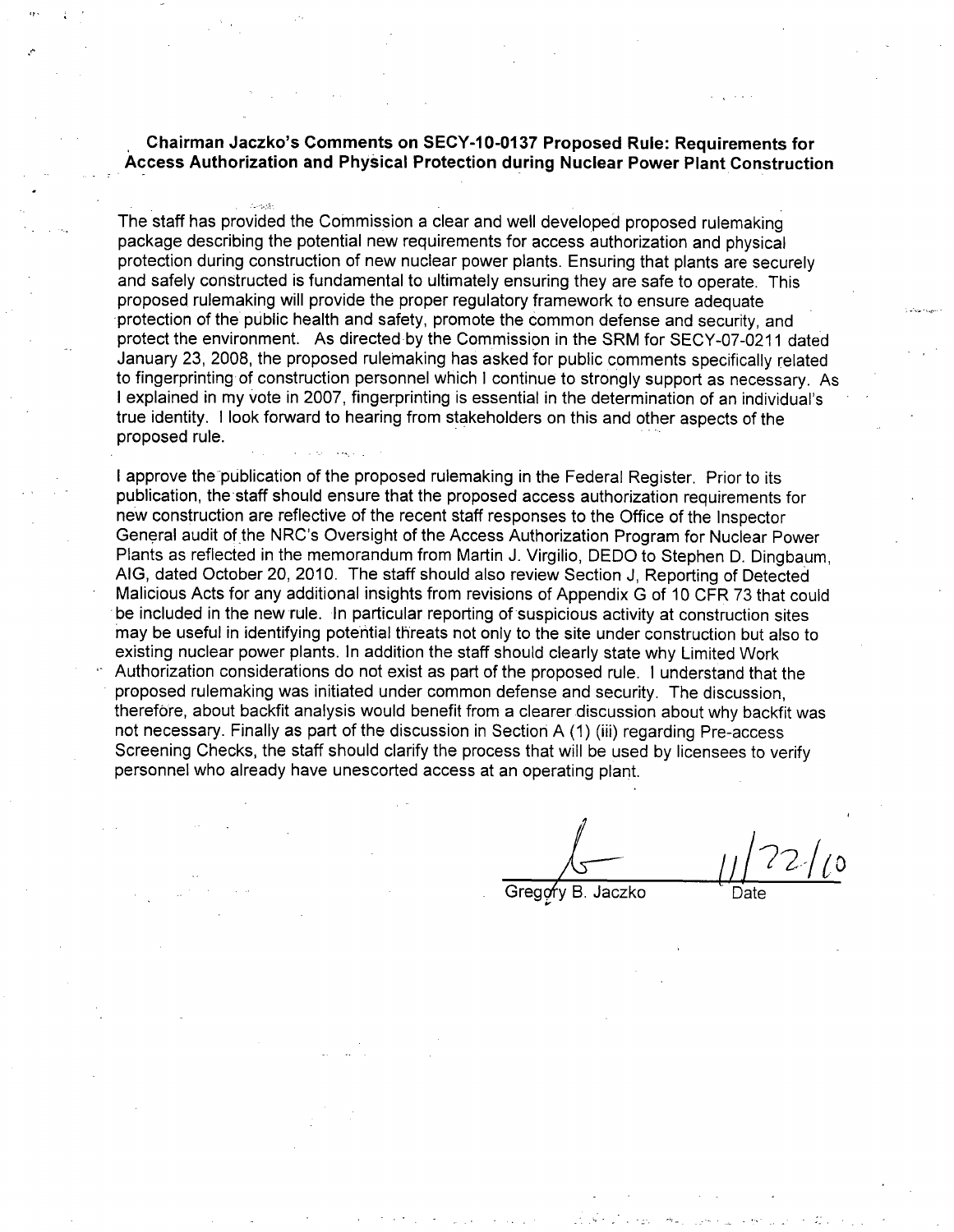### RESPONSE SHEET

| $\cdot$ TO: | <b>Annette Vietti-Cook, Secretary</b> |
|-------------|---------------------------------------|
|-------------|---------------------------------------|

FROM: COMMISSIONER SVINICKI

SUBJECT:

SECY-10-0137- PROPOSED RULE: REQUIREMENTS FOR ACCESS AUTHORIZATION AND PHYSICAL PROTECTION DURING NUCLEAR POWER PLANT CONSTRUCTION (RIN 3150-A165)

| Approved                 | Disapproved XX<br><b>Abstain</b>        |
|--------------------------|-----------------------------------------|
| <b>Not Participating</b> |                                         |
| <b>COMMENTS:</b>         | <b>Attached XX None</b><br><b>Below</b> |
|                          |                                         |

**SIGNATURE** 

**03/2/11 DATE** 

Entered on "STARS" Yes  $\sqrt{N}$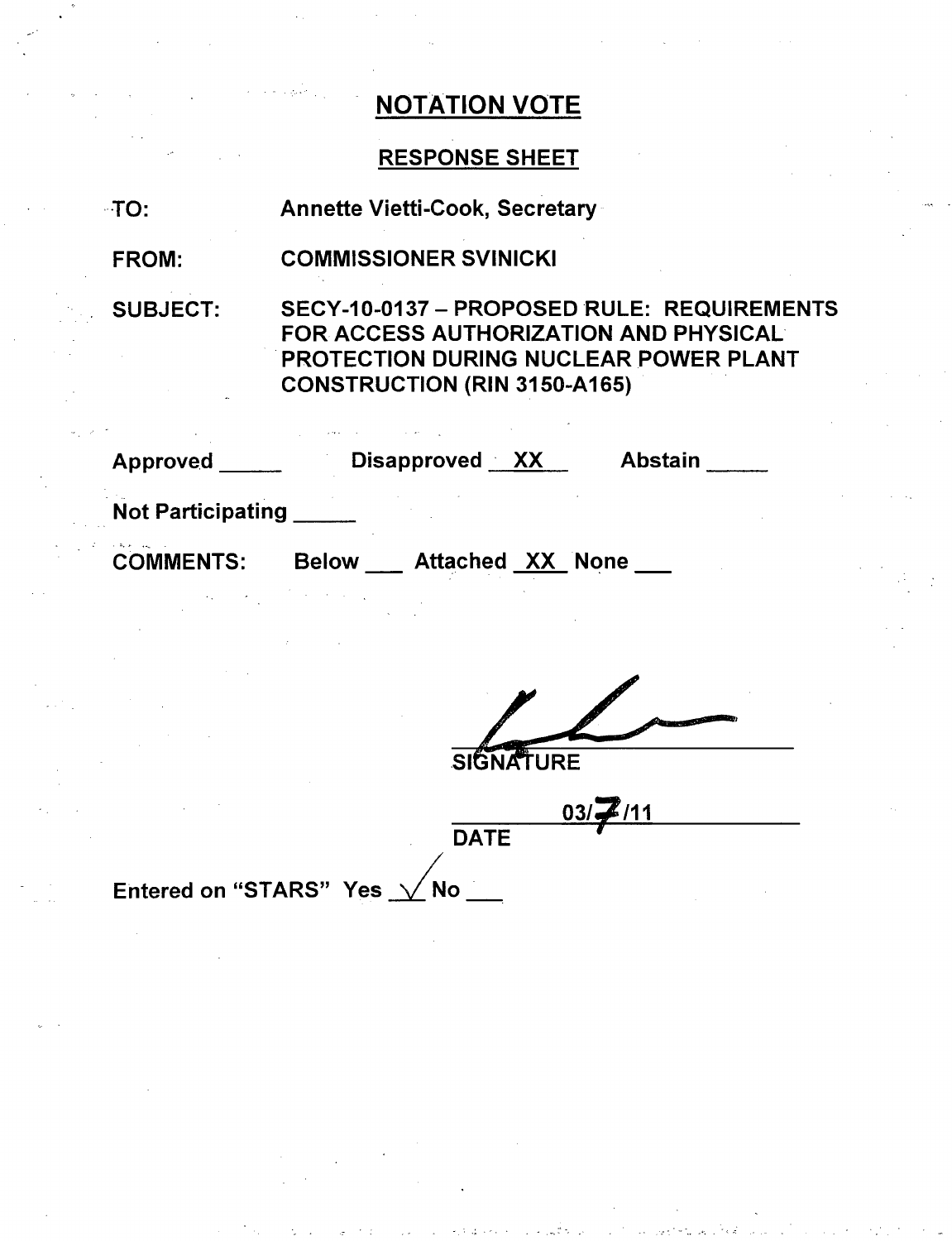#### Commissioner Svinicki's Comments on **SECY-10-0137** Proposed Rule: Requirements for Access Authorization and Physical Protection During Nuclear Power Plant Construction (RIN **3150** - **A165)**

I disapprove the recommendation to publish for public comment the proposed rule to add requirements related to access authorization and physical protection during the construction of new nuclear power plants. In sending this proposed rule to the Commission, the NRC staff was fulfilling prior Commission direction. Like my colleagues, I have studied this proposal closely and assessed the events that have occurred since that prior Commission direction. I conclude that the proposed rulemaking is not needed at this stage and should not be further pursued.

The essential elements of the staffs proposal are reflected in the industry initiative contained in "Security Measures During New Reactor Construction:' Nuclear Energy Institute (NEI) 03-12, Appendix F. Additionally, NRC regulations and inspections already address quality assurance during construction of plant structures, the fabrication of components, the installation of hardware, the testing of systems, the qualification of personnel, as well as provide for a construction reactor oversight program and the successful demonstration of all inspections, tests, analyses, and acceptance criteria.

I agree with Commissioner Ostendorffs conclusions, as outlined in his vote, regarding the remote and speculative nature of the staffs threat basis. Prior to the introduction of nuclear fuel to the site, licensees are already required under our regulations to establish a fully operational security program under the requirements of 10 CFR 73.55 and comply with the items listed above. Prior to fuel being onsite, the staffs postulated scenarios should they occur - would result in industrial losses, as opposed to radiological events over which NRC has statutory authority. Such industrial losses would be events against which the licensee itself has compelling business incentives to protect.

In light of all of these existing measures, I do not find that staffs regulatory basis for this proposed rule substantiates a cost-justified, substantial enhancement to our regulatory framework. Instead of pursuing this rulemaking, the staff should review and work towards the formal endorsement of NEI 03-12, Appendix F, which has the additional, potential benefit of being implemented much sooner than a proposed rule.

Svinicki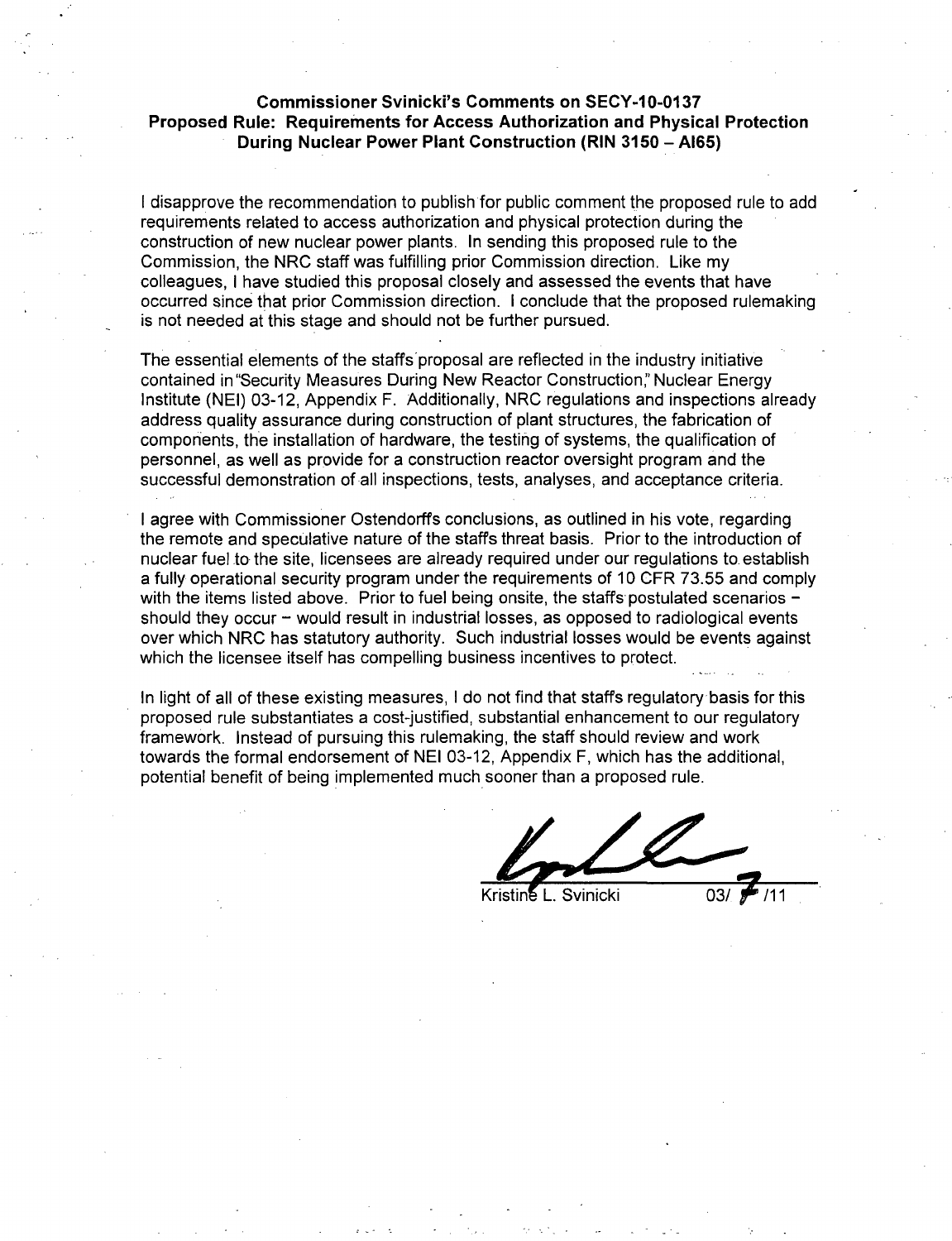### **RESPONSE SHEET**

| TO:                      | <b>Annette Vietti-Cook, Secretary</b>                                                                                                                                      |
|--------------------------|----------------------------------------------------------------------------------------------------------------------------------------------------------------------------|
| FROM:                    | <b>Commissioner Apostolakis</b>                                                                                                                                            |
| <b>SUBJECT:</b>          | SECY-10-0137 - PROPOSED RULE: REQUIREMENTS<br>FOR ACCESS AUTHORIZATION AND PHYSICAL<br><b>PROTECTION DURING NUCLEAR POWER PLANT</b><br><b>CONSTRUCTION (RIN 3150-A165)</b> |
| <b>Approved</b>          | Disapproved X Abstain                                                                                                                                                      |
| <b>Not Participating</b> |                                                                                                                                                                            |
| <b>COMMENTS:</b>         | Attached<br>Below X<br>None                                                                                                                                                |

I disapprove staff's recommendation to publish for public comment the proposed rule to add requirements for access authorization and physical protection during construction of nuclear power plants. I agree with Commissioner Ostendorff's analysis that we have insufficient basis to impose new requirements regarding access authorization and physical protection during the period of construction. As others have noted, there are many relevant current requirements (e.g, robust designs, safety-related quality assurance programs, pre-operational testing, etc), in addition to NRC oversight and industry plans for industrial security measures, that support the view that the plant will be built as designed and significant adverse actions will either not occur or be identified before impact on the safe operation of the plant.

| $\nu$ ) $\iota$ |  |
|-----------------|--|
|                 |  |

SIGNATURE

*VW***I ULAIL**

Entered on "STARS" Yes x No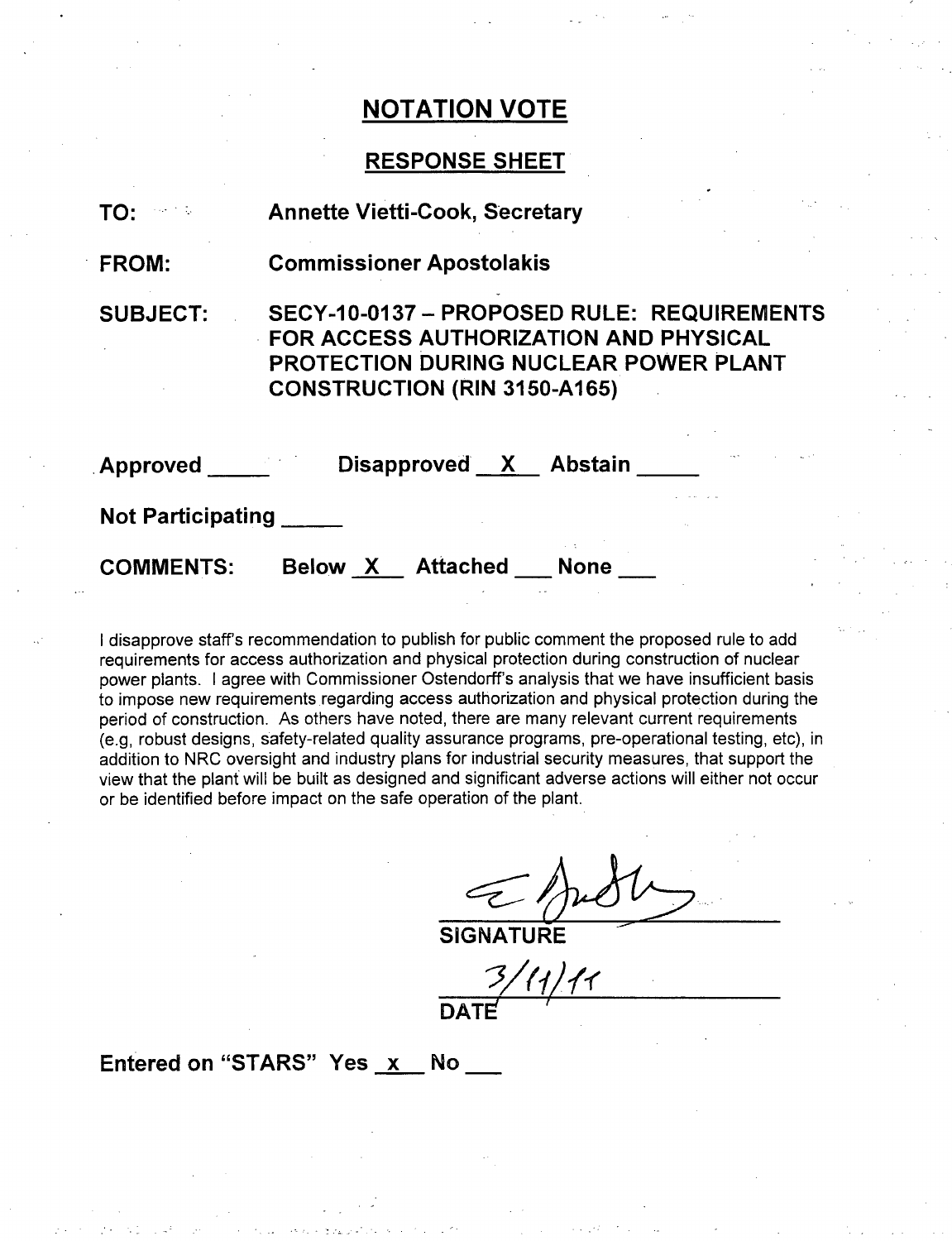# RESPONSE SHEET

| TO: | <b>Annette Vietti-Cook, Secretary</b> |  |
|-----|---------------------------------------|--|
|     |                                       |  |

FROM: William D. Magwood

SUBJECT:

SECY-10-0137 - PROPOSED RULE: REQUIREMENTS FOR ACCESS. AUTHORIZATION AND PHYSICAL PROTECTION DURING NUCLEAR POWER PLANT CONSTRUCTION (RIN 3150-A165)

| <b>Approved</b>          | Disapproved $\times$ Abstain      |  |
|--------------------------|-----------------------------------|--|
| <b>Not Participating</b> |                                   |  |
| <b>COMMENTS:</b>         | Attached $X$ None<br><b>Below</b> |  |

**SIGNATURE** 

March 2011 **DATE** 

Entered on "STARS" Yes X No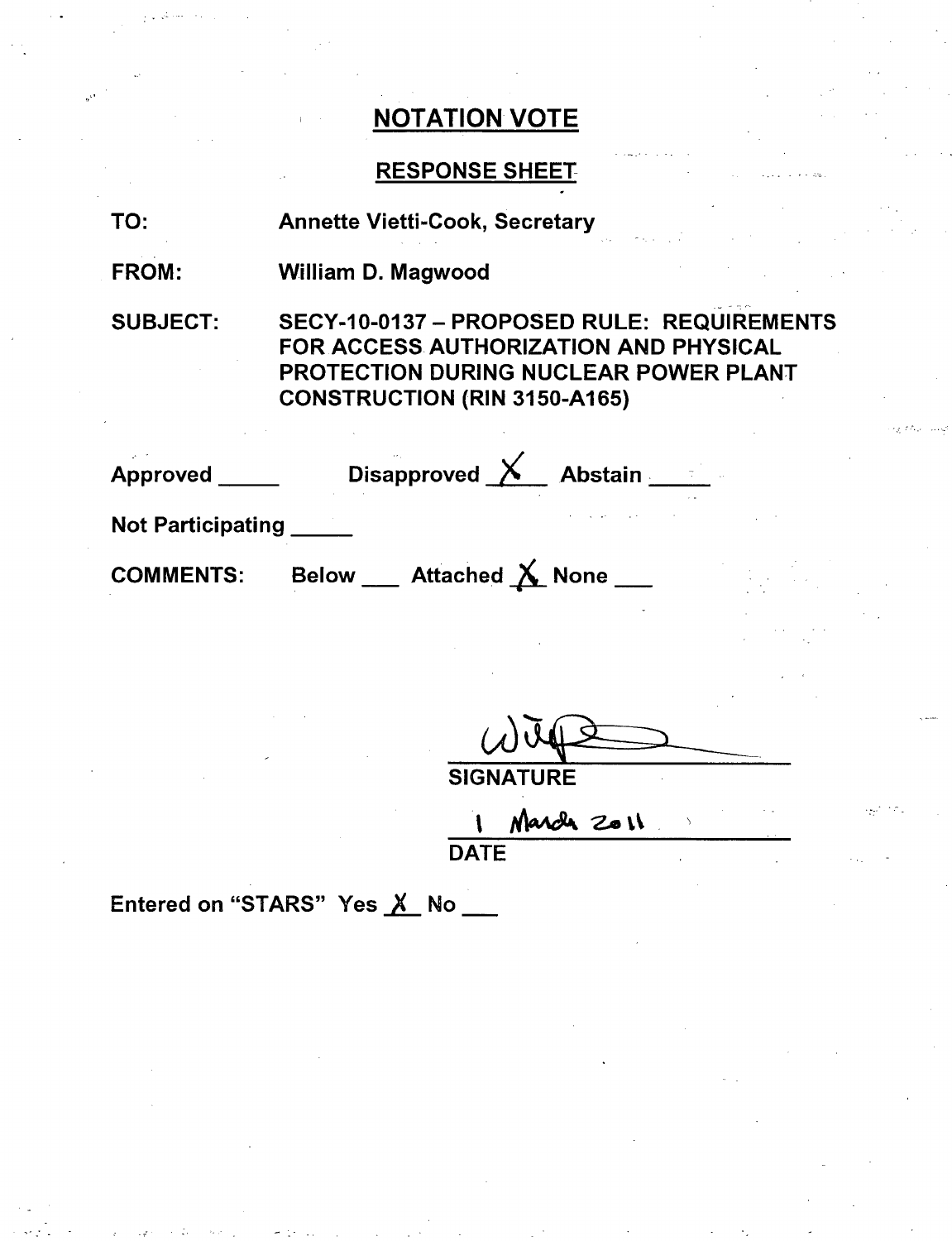### Commissioner Magwood Comments on **SECY-10-0137** Proposed Rule: "Requirements for Access Authorization and Physical Protection During Nuclear Power Plant Construction"

I disapprove staff's recommendation in SECY-10-0137 to publish in the *Federal Register* the notice of proposed rulemaking to amend 10 CFR Part 50 and 10 CFR Part 52. I disapprove the request to amend 10 CFR Part 73 as explained below and reflected in the proposed rule text.

I support the staff's desire to establish physical security and access authorization requirements for new reactor sites under construction. However, I do not believe that the rule needs to be as prescriptive as has been proposed. Many elements of the staff proposal are intended to support an NRC determination that a nuclear power plant has been constructed properly and may be operated safely. NRC regulations and inspections address quality assurance during the construction of plant structures, the fabrication of components, the installation of hardware, the testing of systems, the qualification of personnel, and many other important aspects of construction, maintenance, operation and security. Therefore, I believe that a less prescriptive requirement is appropriate—that is, one that leaves the mechanics of implementation to guidance documents. This approach would allow the agency to formally adopt industryestablished standards but also provide NRC staff future flexibility to respond expeditiously to changes in the security environment.

From my review of the proposed rule, I believe it is essentially consistent with the NEI 03-12 Appendix F (Revision 3). It is my understanding that the industry proposes to implement its recommended program earlier than is anticipated in the proposed rule. Early application of NEI's guidance may result in licensee actions that more effectively deter or detect malicious activities that could adversely affect the safe construction and subsequent operation of security and safety-related systems and components than the measures that would be provided later under the proposed rule. The staff's proposal would not require security measures to be in place until safety-related structures and systems are scheduled for onsite placement. Therefore, I believe that there may be benefit to adopting the NEI guidance in its entirety. However, prior to adopting the guidance, the staff should provide an opportunity for the public to comment on the guidance.

With a broadly written rule in Parts 50 and 52 and implementation guidance contained in an appropriate Regulatory Guide, there is no need to add a new section to Part 73. Therefore, I believe the current proposal for new section 73.52(c) should be deleted, and the staff should develop language for the appropriate section(s) in Part 50 and Part 52. This language should require the applicant to include in its license application a security plan that would include physical protection measures, access authorization controls, physical inspections, the performance of security sweeps, and Iockdown measures and procedures for securing the security and safety-related SSCs during the construction phase. Appropriate rule language should also be added that would ensure that licensees appropriately transition from the construction phase security plan before the nuclear power plant transitions to its operational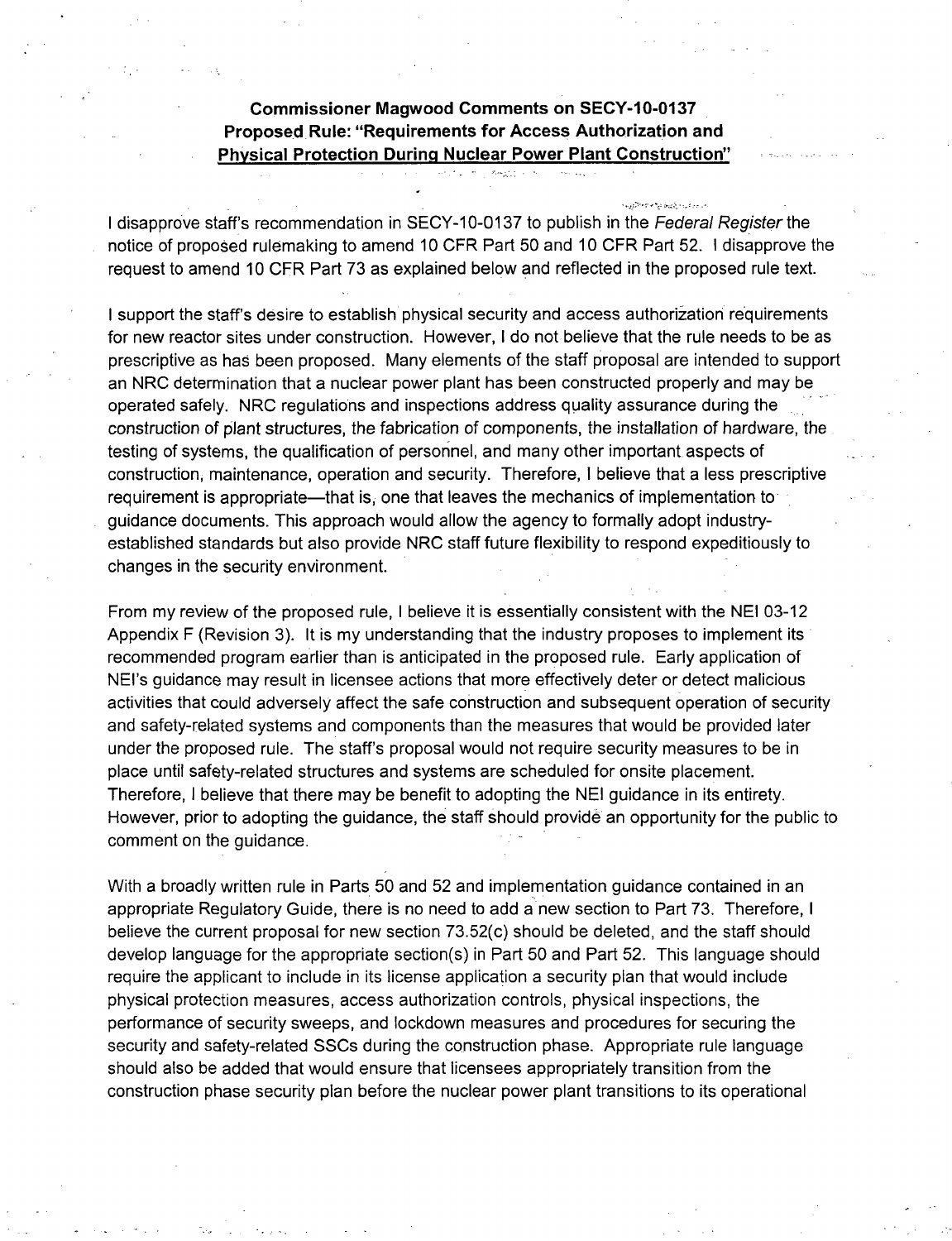phase. The resulting proposed rule language should be provided to the Commission for review and approval prior to publication in the *Federal Register.*

In addition, while I also support the staff proposal to pose questions for public comment, I believe that staff should ask its proposed questions in an appropriate context. The NRC's. fingerprinting authority is limited by Section 652 of the EPAct, amended by Section 149 of the AEA, to individuals who have "unescorted access to...radioactive material or other property subject to regulation by the Commission that the Commission determines to be of such significance to the public health and safety or the common defense and security as to warrant fingerprinting and background checks." Therefore, the staff should explain in the statement of considerations for the proposed rule that the Commission is seeking public input to assist in its determination regarding the security and safety benefits that might be gained from fingerprinting during construction.

William D. Magwood, IV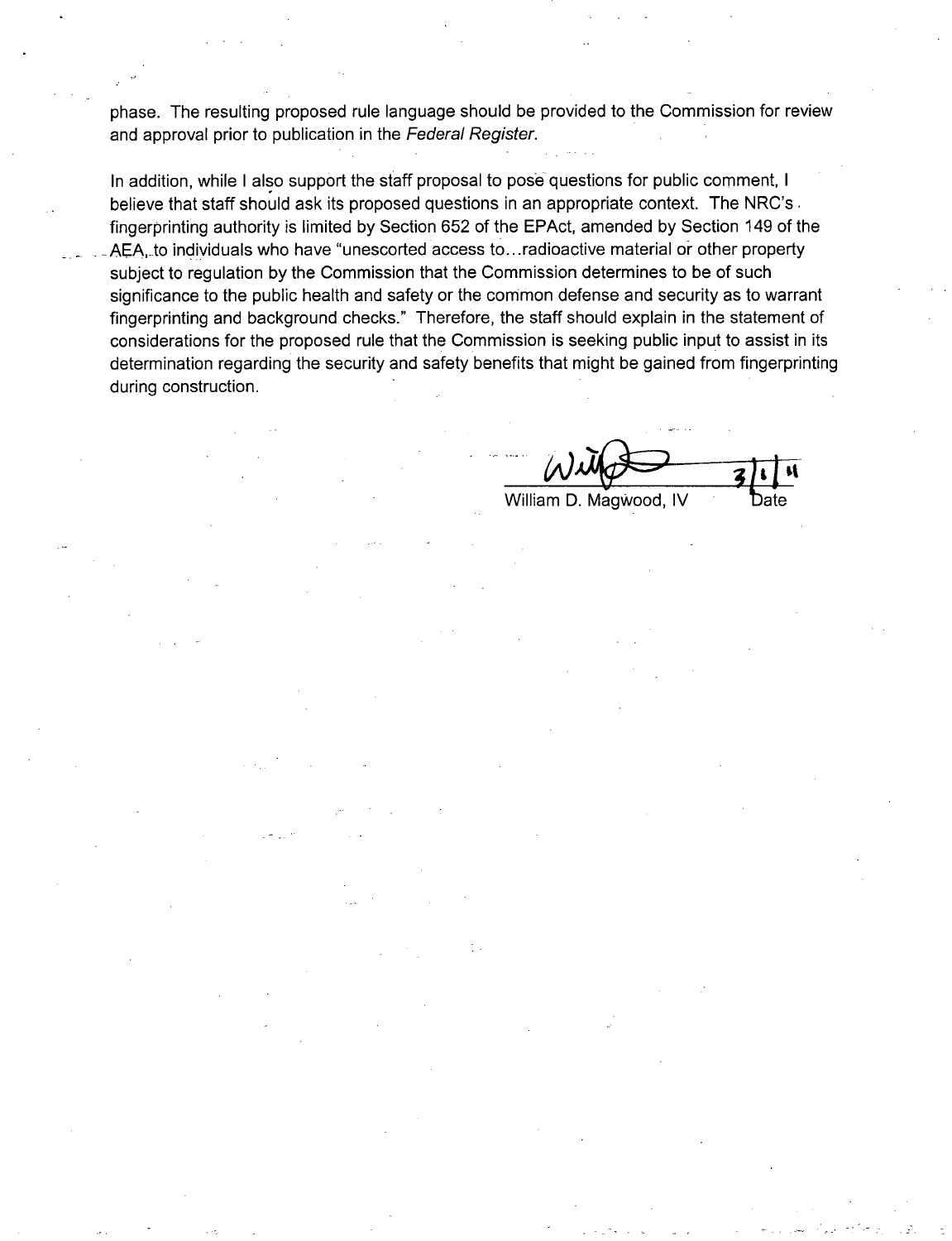### RESPONSE SHEET

TO: Annette Vietti-Cook, Secretary

FROM: COMMISSIONER OSTENDORFF

SUBJECT: SECY-1 0-0137 - Proposed Rule: Requirements for Access Authorization and Physical Protection During Nuclear Power Plant Construction (RIN-3150-A165)

| <b>Approved</b>          | Disapproved XX |                    | <b>Abstain</b> |             |  |
|--------------------------|----------------|--------------------|----------------|-------------|--|
| <b>Not Participating</b> |                |                    |                |             |  |
| <b>COMMENTS:</b>         | <b>Below</b>   | <b>Attached XX</b> |                | <b>None</b> |  |

**SIGNAT** 

 $3/4/11$ DAT

Entered on "STARS" Yes XX No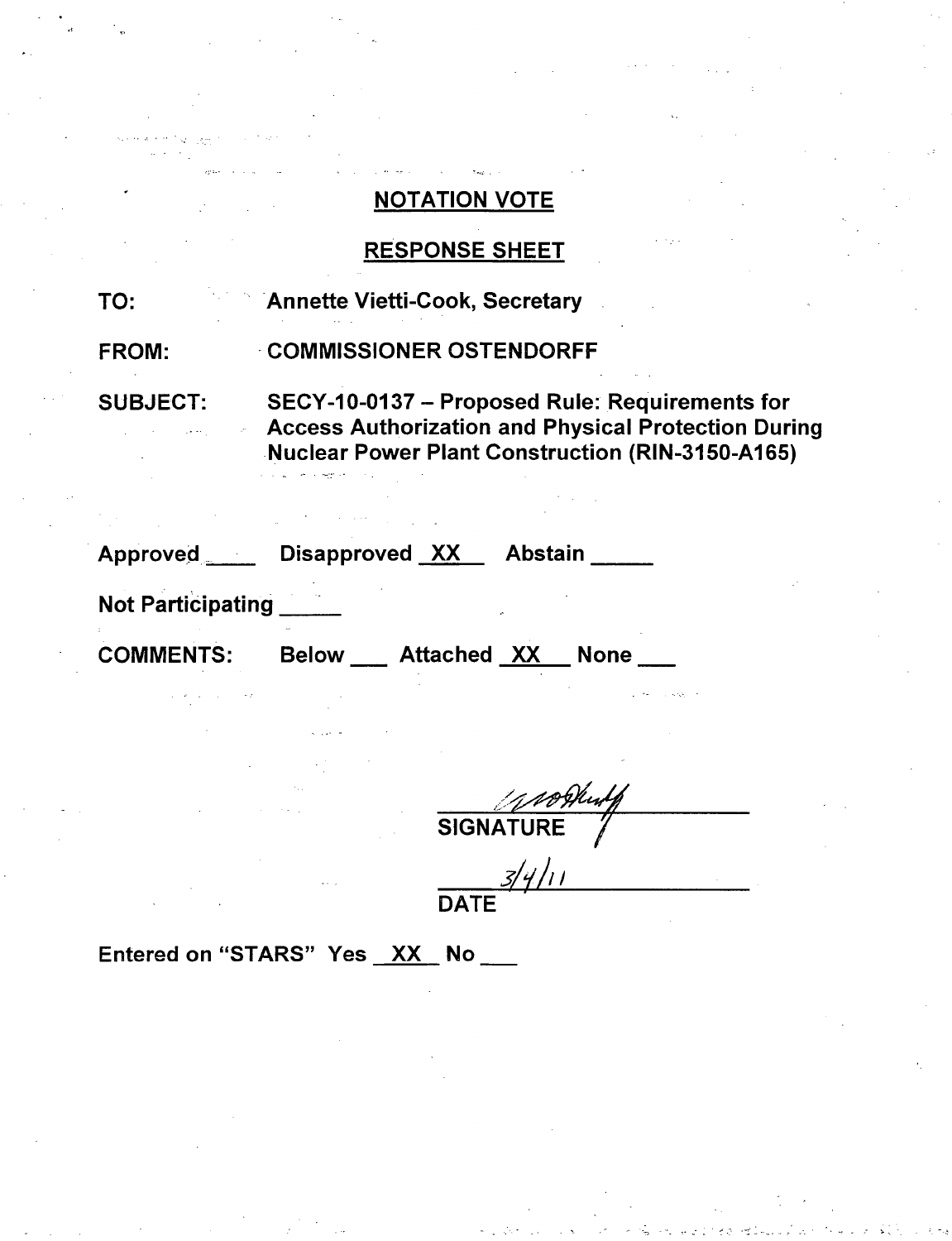### Commissioner Ostendorff's Comments on **SECY-10-0137** Proposed Rule: Requirements for Access Authorization and Physical Protection During Nuclear Plant Construction (RIN **3150-A165)**

I disapprove for publication in the *Federal Register* the proposed rule to implement requirements for access authorization and physical protection during nuclear power plant construction. Notwithstanding, I commend the staff for their significant efforts in developing this proposed rule. I believe that the rule package that was provided to the Commission was consistent with previous Commission direction from 2008 based on the information that was available to the Commission at that time. However, I have looked closely at the rulemaking package and the regulatory basis supporting the rule, and have concluded that I do not believe that this rule would result in a substantial increase in the overall protection of the health and safety of the public. This conclusion is based on several factors.

First, the rulemaking activities approved by the Commission in 2008 were based on the assumption that these requirements would be founded on an adequate protection of public health and safety basis. However, the proposed rule that the staff has now presented to the Commission is no longer based on adequate protection, but rather on the basis of being a costjustified, substantial security enhancement because of the staff's reassessment of the rulemaking basis subsequent to the Commission's decision. In addition, the staff has revised the postulated threat scenarios since 2008. In short, the basis for this rulemaking is different than that on which the Commission based its decision in 2008.

Second, I have doubts about the postulated threat basis outlined in the rulemaking package. I am not convinced of the likelihood of the postulated scenarios such as the introduction of undetected defects or pre-positioning of restricted items in the construction site occurring during construction, especially considering current requirements and processes discussed in the following paragraph. Further, even if one of these scenarios were to occur, I am doubtful that there would be any adverse radiological impact. Given that there is no nuclear fuel on site during construction, many of the postulated scenarios would, at worst, result in an industrial security problem that could impact construction costs or timelines. However, these are not radiological safety concerns over which the NRC has any statutory authority, and licensees have a strong incentive to protect their multi-billion dollar investments from industrial sabotage.

Finally, to the extent that there may be a remote chance of malevolent acts that could have an impact on radiological safety, I believe that the current requirements and processes would largely mitigate if not eliminate any chance of an adverse impact on radiological health and safety. These existing requirements and processes include: the licensee's required quality assurance/quality control programs; the required completion of inspections, tests, analyses, and acceptance criteria to ensure the plant is constructed in accordance with the license and the NRC's regulations; the robust startup testing programs that provide reasonable assurance of the quality of safety- and security-related features; and establishment of a full operational security program under the requirements of 10 CFR 73.55 that must be implemented before fuel is allowed into the protected area. Further, proposed revisions to the construction reactor oversight process assessment program described in SECY-10-0140, which is a pending matter